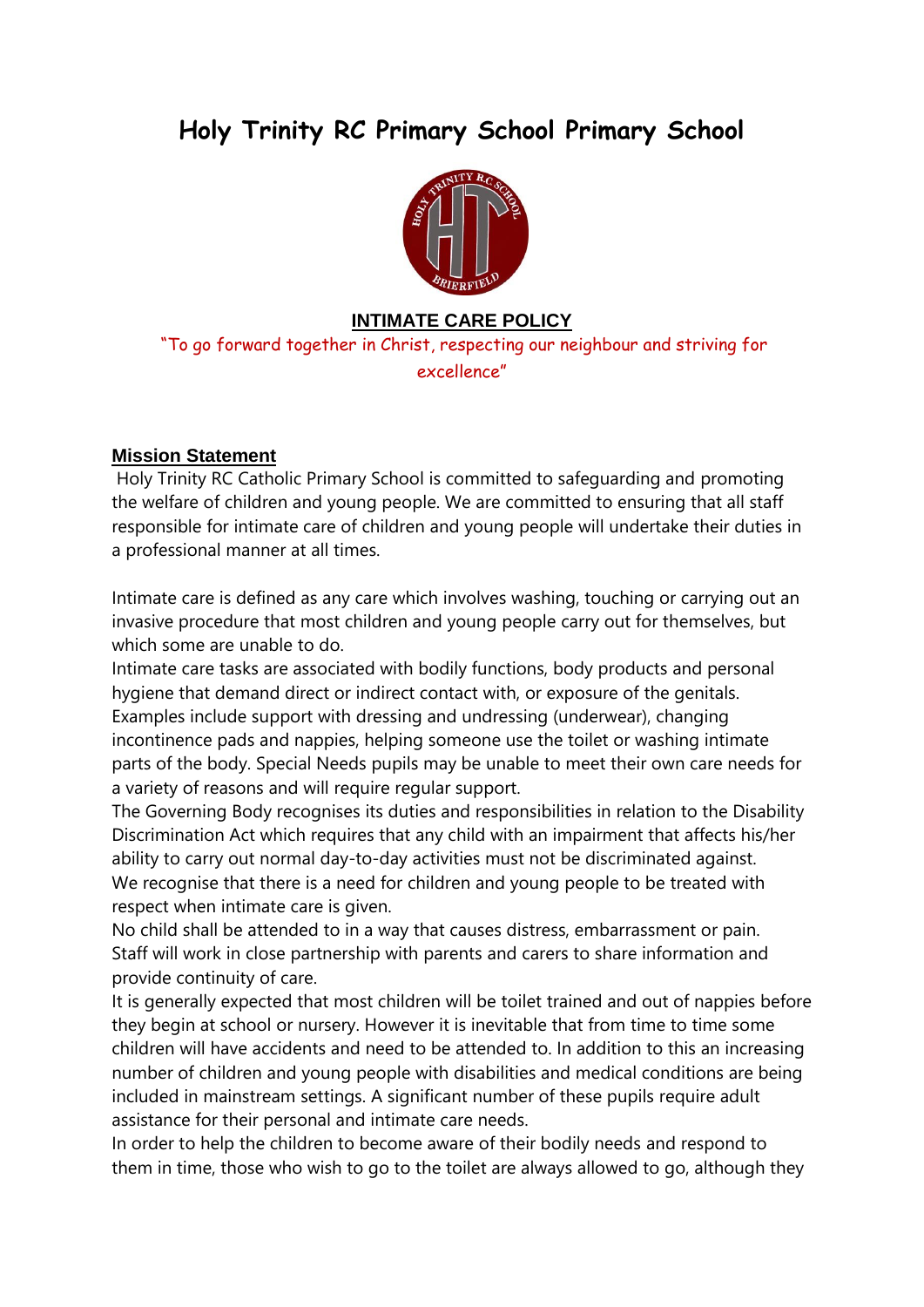are encouraged as they progress through the school to use the toilet during break times. The school undertakes to attempt any support any training programme requested by a child's GP and/or the school nurse or parent.

If a child soils him/herself during school time, a member of staff will help the child:

- To remove their soiled clothes
- Clean skin (this usually includes bottom, genitalia, legs, feet)
- Dress in the child's own clothes or those provided by the school
- Double wrap soiled clothes in plastic bags and give to parents to take home.

At all times the member of staff pays attention to the level of distress and comfort of the child. If the child is ill the member of staff telephones the parent/carer. In the event a child is reluctant and finally refuses, the parent/carer will be contacted immediately. Our intention is that the child will never be left in soiled clothing.

It is intended that the child will not experience any negative disciplining, but only positive encouragement and praise for his/her endeavours to master this necessary skill. It is always our intention to avoid drawing attention to such events and positively to encourage the child in his/her efforts to gain these skills.

Our approach to best practice for ultimate care needs over and above accidents. The management of all children with intimate care needs will be carefully planned. Where specialist equipment and facilities above that currently available in the school are required, every effort will be made to provide appropriate facilities in a timely fashion, following assessment by a Physiotherapist and/or Occupational Therapist. There is careful communication with any pupil who requires intimate care in line with their preferred means of communication to discuss needs and preferences.

Staff will be supported to adapt their practice in relation to the needs of individual children taking into account developmental changes such as the onset of puberty and menstruation.

Pupils will be supported to achieve the highest level of independence possible, according to their individual condition and abilities

Careful consideration will be given to individual situations to determine how many adults should be present during intimate care procedures. Where possible one pupil will be cared for by one adult unless there is a sound reason for having more adults present. In such a case, the reasons will be documented. When a child is taken for intimate care the member of staff will always inform another member of staff when they are going and when they return.

Intimate care arrangements will be discussed with parents/carers on a regular basis and any changes or requests recorded.

The needs and wishes of children and parents will be taken into account wherever possible, within the constraints of staffing and equal opportunities legislation.